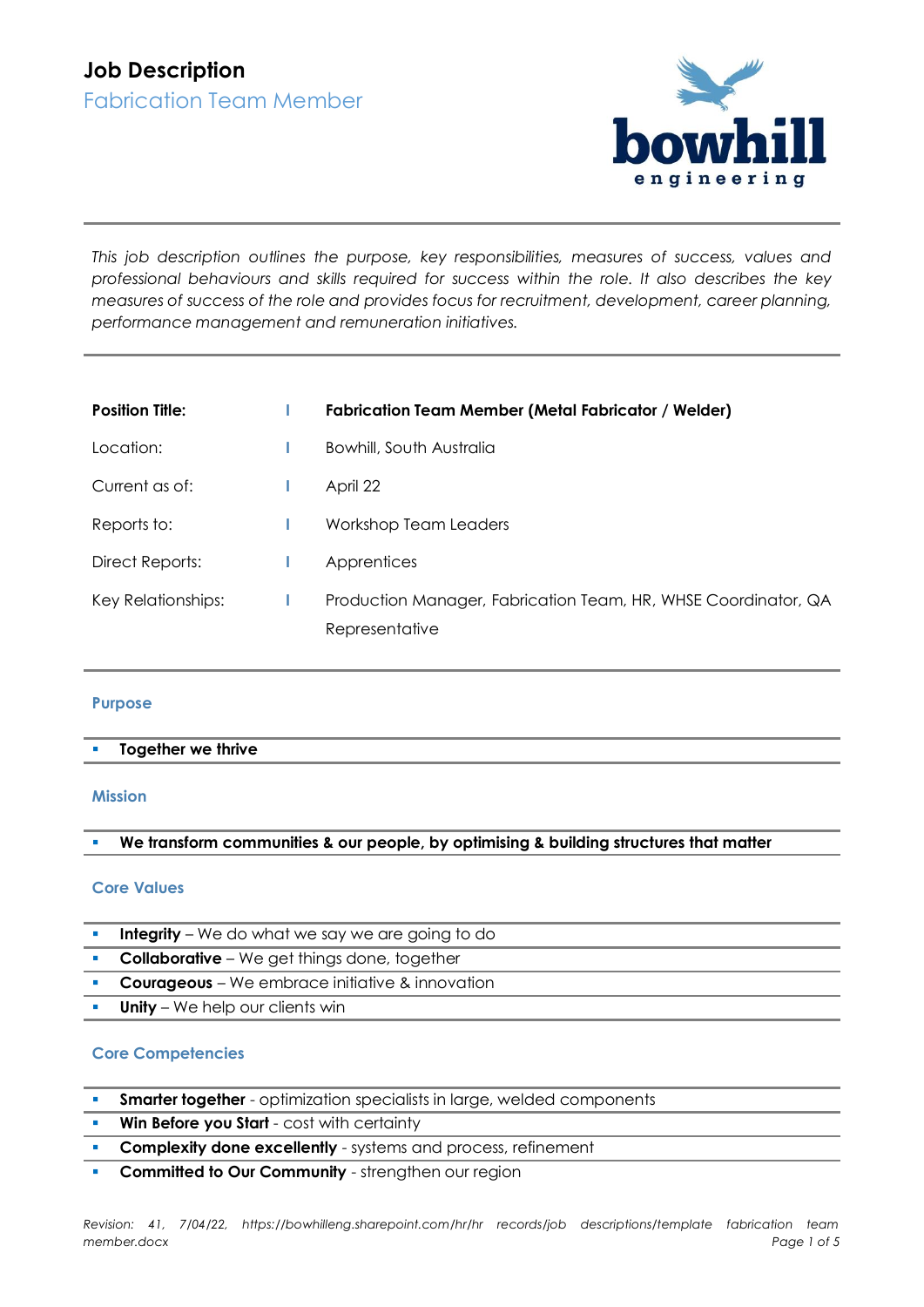# **Job Description** Fabrication Team Member



## **Role Purpose:**

As a Fabrication Team Member, you will be responsible for metal fabrication & welding to produce and meet project & product requirements. You will be organised for the task, with all information at hand, collaborating with the team to ensure productivity, efficiency and innovative solutions are considered. You will be supportive of the bigger picture, including budget & time restraints, quality & safety standards, know when to buckle down and get the job done, balanced with mentoring and continuous improvement.

You have the following key areas of responsibility:

- Production
- People & Culture
- Compliance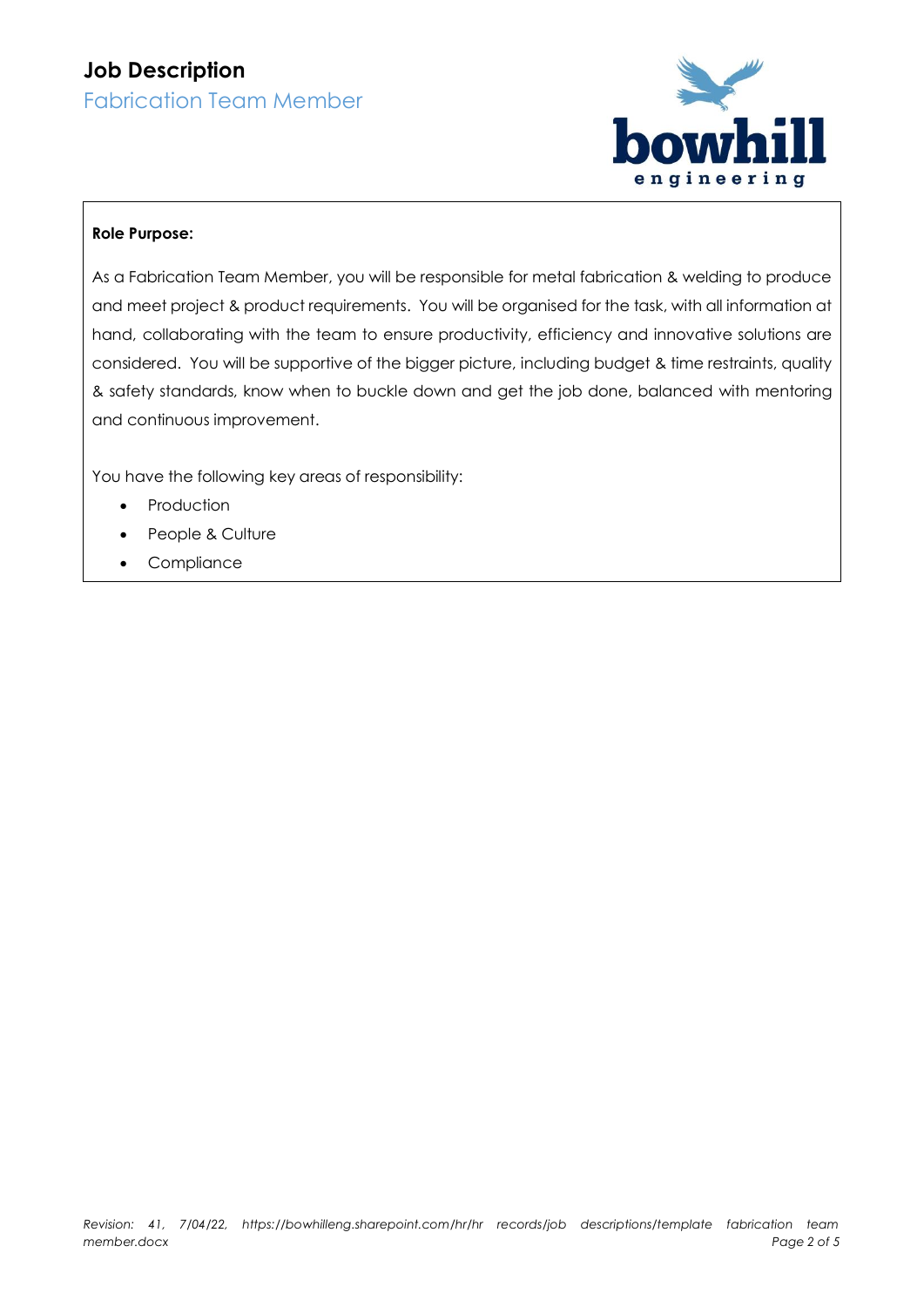# **Job Description** Fabrication Team Member

bowhill engineering

## **KEY RESPONSIBILITIES**

| <b>RESPONSIBILITY</b> | <b>EXAMPLES</b>                                                                                                                                                                                                                                                                                                                                                                                                                                                                                | <b>MEASURES OF SUCCESS</b><br>(KPIS)                                                                                                                                                                       |  |
|-----------------------|------------------------------------------------------------------------------------------------------------------------------------------------------------------------------------------------------------------------------------------------------------------------------------------------------------------------------------------------------------------------------------------------------------------------------------------------------------------------------------------------|------------------------------------------------------------------------------------------------------------------------------------------------------------------------------------------------------------|--|
| Production            | Work Together - closely with team to focus on<br>ú,<br>achieving the best timeframe and cost<br>outcome<br>Ability to read and work with drawings and<br>Ē,<br>problem solve as required to ensure products<br>and projects are of the highest standard<br>Challenge yourself daily as a tradesperson to<br>I.<br>improve fabrication and welding processes, our<br>team is known for meeting challenges with ease<br>and being the best in their field                                        | Set budgets are met<br>Ľ,<br>(both quality & time)<br>Read the play to<br>ш<br>avoid potential pitfalls                                                                                                    |  |
| People &<br>Culture   | Be proud - Bowhill Engineering is a great place<br>I.<br>to work, speak positively and recommend it to<br>others<br>Show pride - maintain safe housekeeping<br>Ľ,<br>conditions with and around the work area for<br>self and others<br>Protect Your Mates - display and maintain safe<br>I.<br>working practices to ensure the safety of yourself<br>& others<br>Be Pro-active - Identify and recommend<br>I.<br>continuous improvement initiatives, help make<br>our team the best it can be | Work Space neat, tidy<br>$\blacksquare$<br>& functional<br>Safety of self & others<br>$\blacksquare$<br>Identification and<br>ш<br>delivery of continuous<br>improvement<br>initiatives within the<br>team |  |
| Compliance            | Personally check work in progress and finished<br>ш<br>products to ensure that quality standards are<br>met<br>Take action and ensure that all appropriate<br>I.<br>individual paperwork is completed accurately<br>and on time<br>Take responsibility to ensure individual and team<br>Ľ,<br>production complies with company quality &<br>safety procedures                                                                                                                                  | Zero defects - what<br>$\blacksquare$<br>can I do to make the<br>next persons job<br>easier<br>Paperwork filled out<br>100% every time                                                                     |  |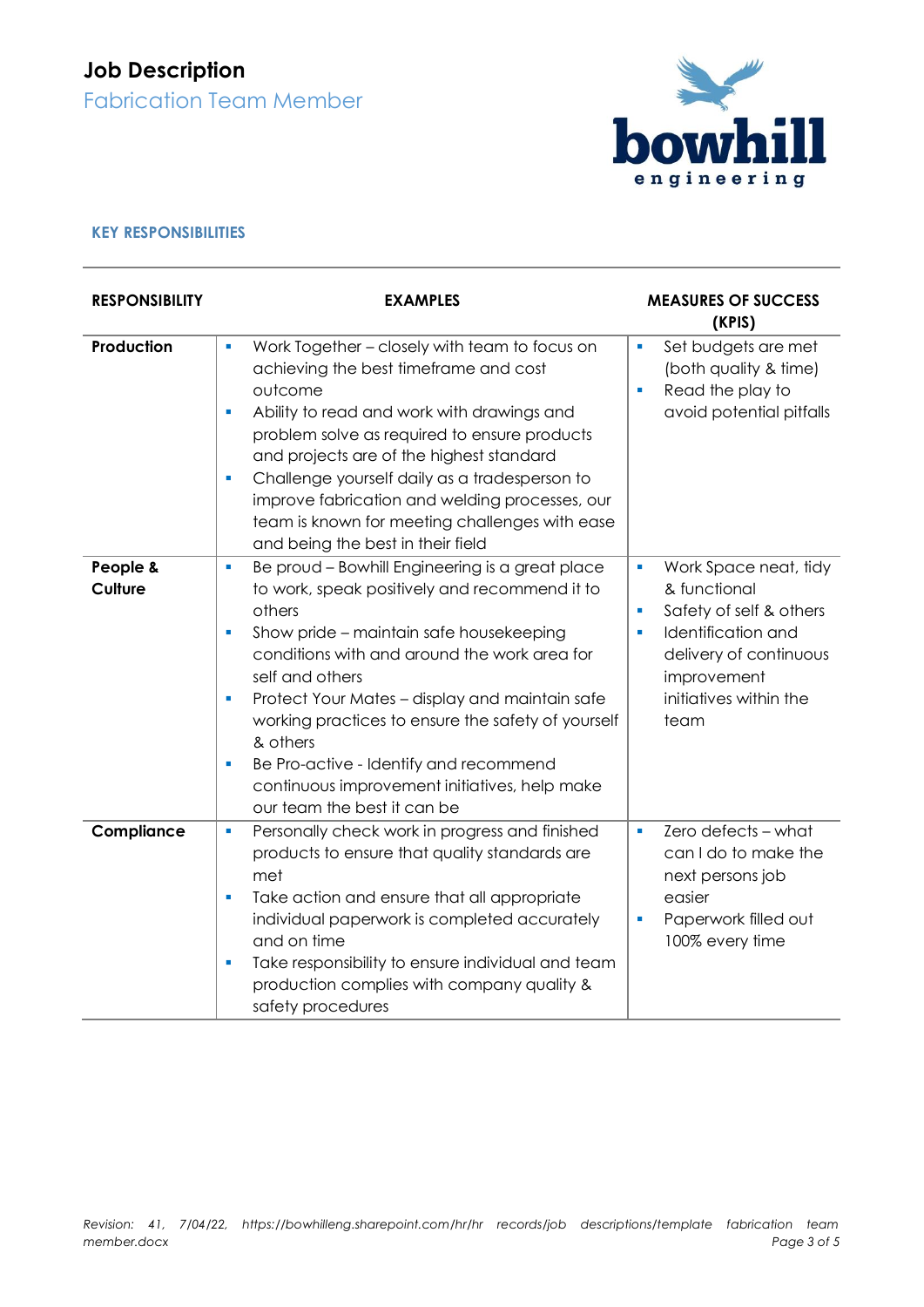# **Job Description** Fabrication Team Member



## **PRODUCTION BEHAVIOURS**

| <b>BEHAVIOUR</b>   | WHAT THIS MEANS FOR THE ROLE                                                                                                                                                                                                                                                                                                                            |  |  |  |  |
|--------------------|---------------------------------------------------------------------------------------------------------------------------------------------------------------------------------------------------------------------------------------------------------------------------------------------------------------------------------------------------------|--|--|--|--|
| <b>Adaptable</b>   | Demonstrates the ability to handle a broad range of different tasks and<br>$\blacksquare$<br>assignments<br>Adjusts quickly to different work environments<br>٠<br>Changes priorities when required without irritation<br>٠                                                                                                                             |  |  |  |  |
| <b>Reliable</b>    | Creates and/or follows procedures to achieve a high level of quality,<br>٠<br>productivity and service<br>Dedicates the required time and energy to tasks to ensure that no aspect<br>٠<br>of the work is neglected<br>Maintains high level of character and a professional attitude the role<br>٠                                                      |  |  |  |  |
| <b>Engaged</b>     | Creates and/or follows procedures to achieve a high level of quality,<br>٠<br>productivity and service<br>Asks for direction to verify own accountabilities if unsure and escalate<br>٠<br>issues in an appropriate timeframe<br>Dedicates the required time and energy to tasks to ensure that no aspect<br>$\blacksquare$<br>of the work is neglected |  |  |  |  |
| <b>Skilful</b>     | Remains up to date with the latest technologies and development in area<br>٠<br>of expertise<br>Is able to identify the skills required for personal growth and development<br>٠<br>Is committed to continuous learning and self-improvement<br>$\blacksquare$                                                                                          |  |  |  |  |
| <b>Initiative</b>  | Looks for new and productive ways to make an impact when it comes to<br>٠<br>generating new ideas or processes<br>Is hard working and self-motivated<br>٠<br>Identifies and acts on better ways to do things<br>٠                                                                                                                                       |  |  |  |  |
| <b>Team Player</b> | Assists team members to ensure all responsibilities are met, ands seeks<br>٠<br>assistance as required<br>Is courteous and treats others with respect<br>Ξ<br>Works on projects as part of a team, exchanging ideas and contributing<br>٠<br>skills that complement those of the other team members                                                     |  |  |  |  |
| Communication      | Communicates positively and professionally with team members and<br>$\blacksquare$<br>customers at all times<br>Communicates verbally and in written form with clarity<br>٠<br>Organises and expresses ideas and information clearly, using appropriate<br>٠<br>and efficient methods of conveying the information                                      |  |  |  |  |